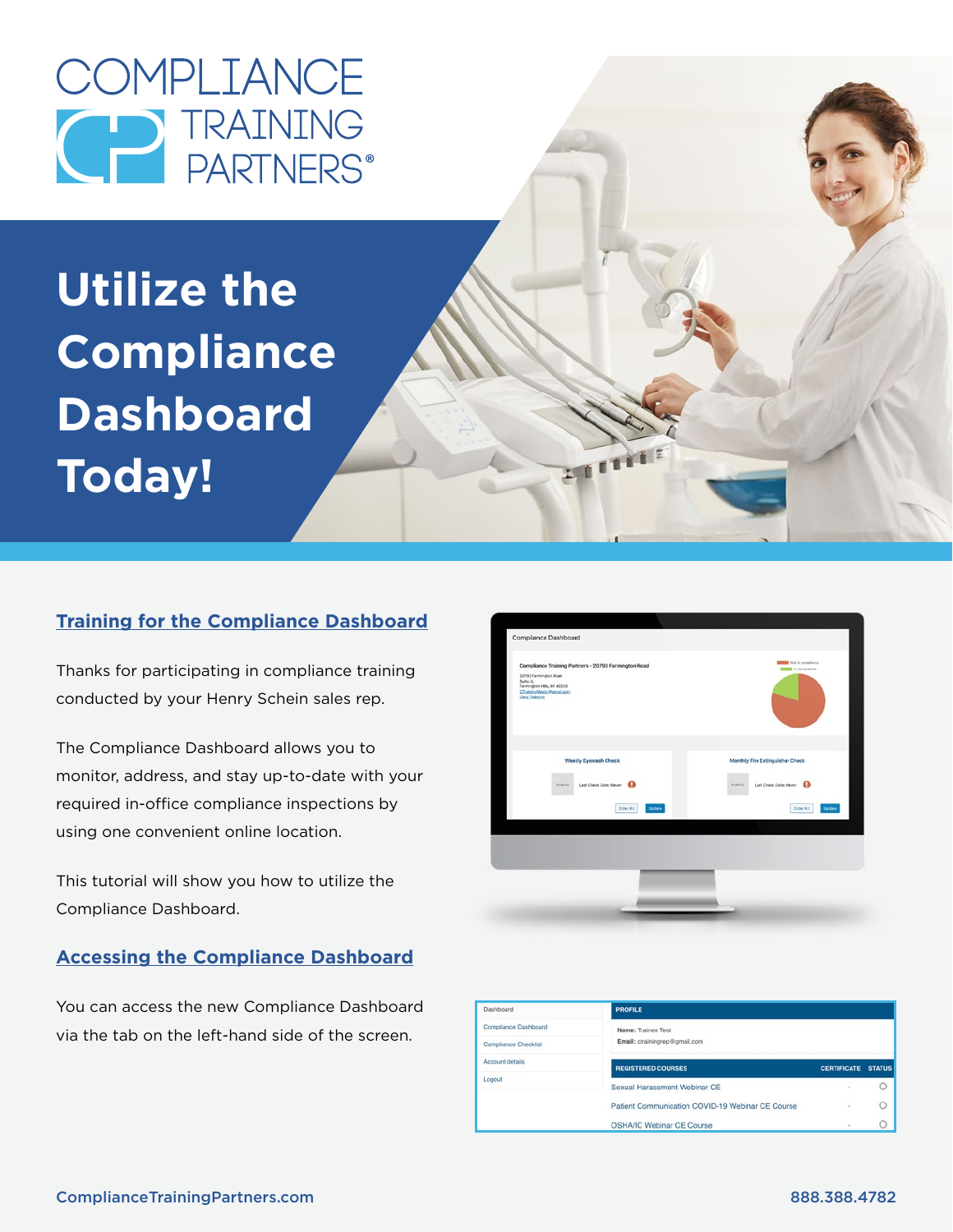#### **Your Compliance Rating**

Within the Compliance Dashboard, you will see a graph showing your office's current compliance rating. This rating is determined based on the information you've provided for your periodic compliance checks. Confirmed compliance checks will increase your score, while missing information will decrease your score.

### **Submitting In-Office Compliance Checks**

The Compliance Dashboard allows you to monitor your in-office compliance conveniently online!

You will see sections for the following required periodic compliance inspections:

- Weekly Eyewash Check
- **Monthly Fire Extinguisher Check**
- Weekly Spore Test of Autoclaves
- **Q** Quarterly Dental Unit Water Testing

To update the information for each, simply click on the "Update" buttons. Once clicked, the window that opens will allow you to upload a photo, as well as enter the date, who performed the check, and whether the result was a pass or fail.

Doing so in a timely and accurate manner for all four sections will raise your overall compliance rating. You may also use the "Order" button if testing materials are required.





#### ComplianceTrainingPartners.com 888.388.4782